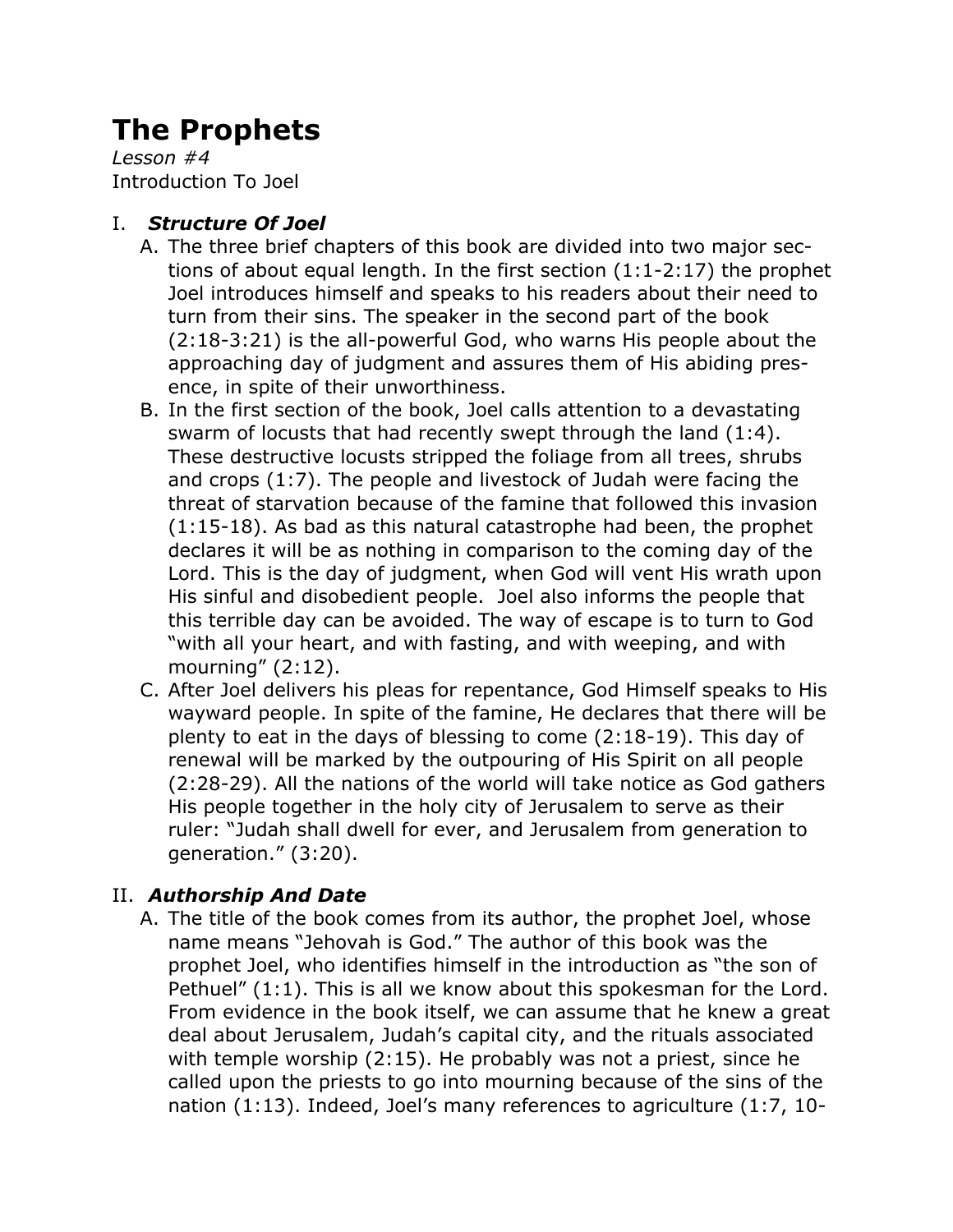12) may indicate he was a farmer or a herdsman, although this is not certain.

- B. It is difficult to determine the exact date of this book's writing. Unlike most of the other Old Testament prophets, Joel mentions no kings of Judah or Israel and no historical events that might give us some indication about when he wrote his prophecy. The book has been dated from the very earliest writing prophet, 900 B.C., to the period after the exile, 400 B.C. Although evidence for the late date is impressive, the evidence falls in favor of the earlier date. Joel apparently wrote during the days of young King Joash (835-796) who was under the regency of priests when he ascended the throne of Judah at the age of seven (2 Kings 11:21). The early date is also supported by the fact that Amos, Isaiah, Micah, Nahum, Zephaniah, Ezekiel, Malachi and some of the psalmists quoted from him.
- C. The only enemies which are mentioned are the Phoenicians, Philistines, Edomites and Egyptians. The author never mentions the invasions of Assyria, Babylon or Syria (which is mentioned in 2 Kings 12:7). It seems incredible that he would not have mentioned these attacks if they had occurred within the time of his prophesy. Furthermore, the sin of idolatry is not mentioned while the regular worship of God is presupposed. Under the three monarchs preceding Joash, idolatry was prevalent; and under Joash himself pure worship was degraded as soon as Jehoiada the high priest died. This would argue for a date that was early in Joash's reign, when he was still under tutelage.

#### III. *Historical Background*

- A. Joel's prophesy is introduced by a plague of four stages of locusts: (1) Palmerworm (gnawing locusts), (2) Locust (swarming locust), (3) Cankerworm (creeping locust), and (4) Caterpillar (stripping locust). Although invasions of locusts were not uncommon to Palestine, this plague which Joel describes is such that the elderly cannot remember ever seeing another one like it.
- B. A vivid description of a locust plague is found in the December, 1915 issue of National Geographic Magazine where John D. Whiting experienced first-hand a plague of locusts. Whiting describes the plague as beginning late in February of that year, and extended over all Palestine and Syria from the borders of Egypt to the Taurus mountains. Similar plagues are known to have overtaken at least portions of Palestine in the years 1845, 1865, 1892, 1899 and 1904. The following are some of the accompanying phenomena in 1915. A loud noise was heard before the locusts were seen, produced by the flapping of myriads of locust wings and resembling the distant rumbling of waves (cf. Revelation 8:9). The sun was suddenly darkened. Showers of their excre-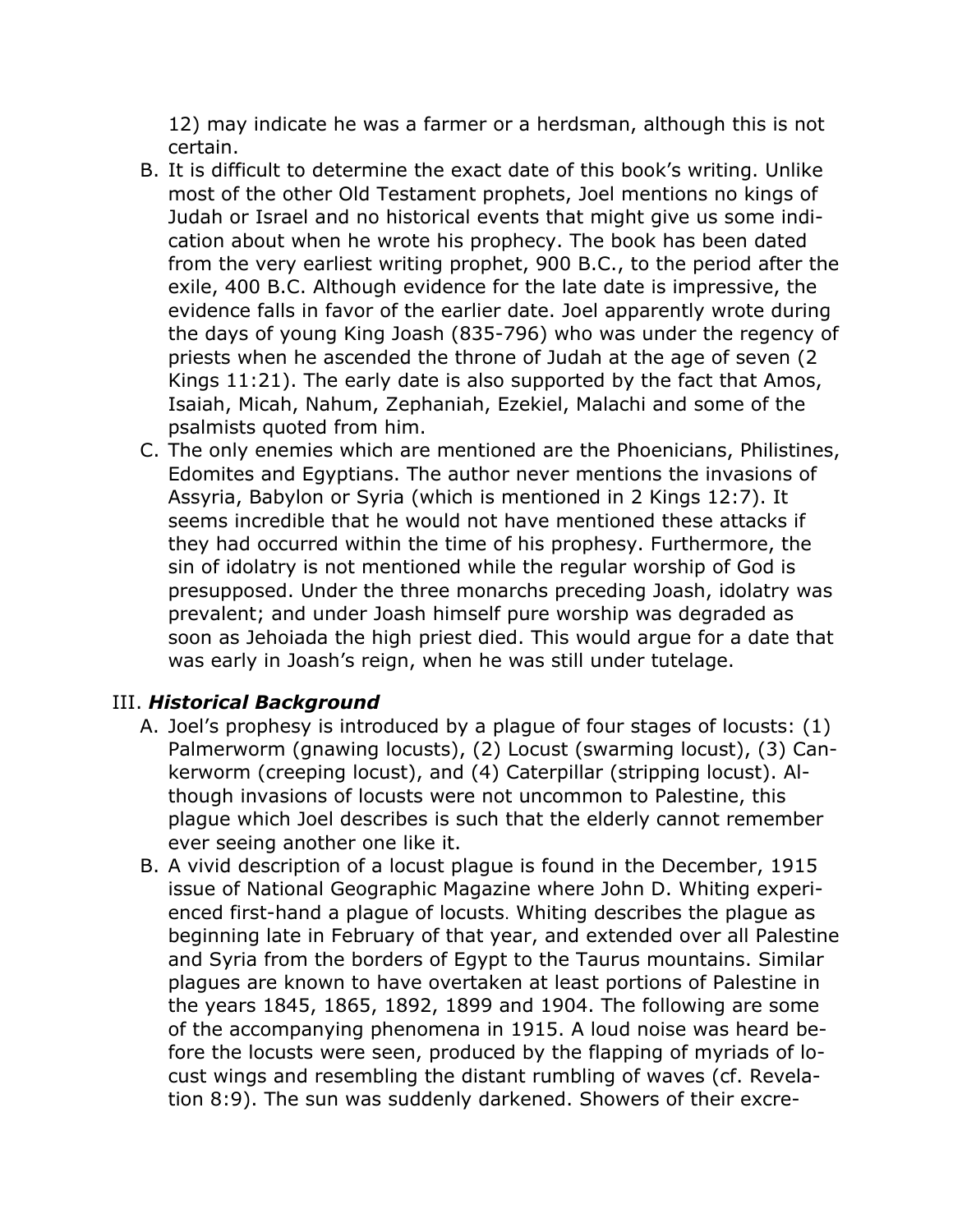ments fell thick and fast, resembling those of mice. Their elevation above the earth was at times hundreds of feet; at other times they flew quite low. "In Jerusalem, at least," Whiting says, "they invariably came from the northeast, going towards the southwest, establishing the accuracy of Joel's account in 2:20."

- C. Tons were captured and buried alive; many were thrown into cisterns, or into the Mediterranean Sea, and, when washed ashore, were collected and dried and used for fuel in Turkish baths. The government issued a proclamation in April, 1915 requiring every man from sixteen to sixty years of age to gather eleven pounds of locust eggs daily and deliver them to the officials. The stork, which the Arabs call Abu Saad, "the father of good luck," was especially numerous over Palestine in 1915, and greedily devoured the innumerable host of the locust-pest. Hens gorged themselves on them.
- D. Aaronshon, another witness of the plague in 1915, testifies that in less than two months after their first appearance, not only was every green leaf devoured, but the bark was peeled from the trees, which stood out white and lifeless, like skeletons. The fields, he says, were stripped to the ground. Even Arab babies left by their mothers in the shade of trees had their faces devoured before their screams were heard. The natives accepted the plague as a just judgment upon them because of their wickedness.
- E. It was, accordingly, a calamity such as this which Joel employed to call the husbandmen, the vinedressers, the priests and the drunkards of his day to repentance.

#### IV. *Scriptural Contribution*

- A. The message of the book is the doom of the nations and the ultimate glory of God's cause. The invading locust army is to be looked upon by the people of God as a warning to them, out of which came the urgent call from God for repentance. The locusts, drought and fires heralded the "day of the Lord," which could be averted only by genuine repentance. The book echoes the familiar message: sin brings punishment, punishment produces repentance and repentance produces hope.
- B. The book of Joel is remarkable because it shows that a message from God can often come packaged in the form of a natural disaster. The truth of the book is rooted in the disastrous invasion of locusts, which Joel describes in such vivid language. This prophet teaches us that the Lord may use a natural disaster to stir in His people a renewed awareness of His will.